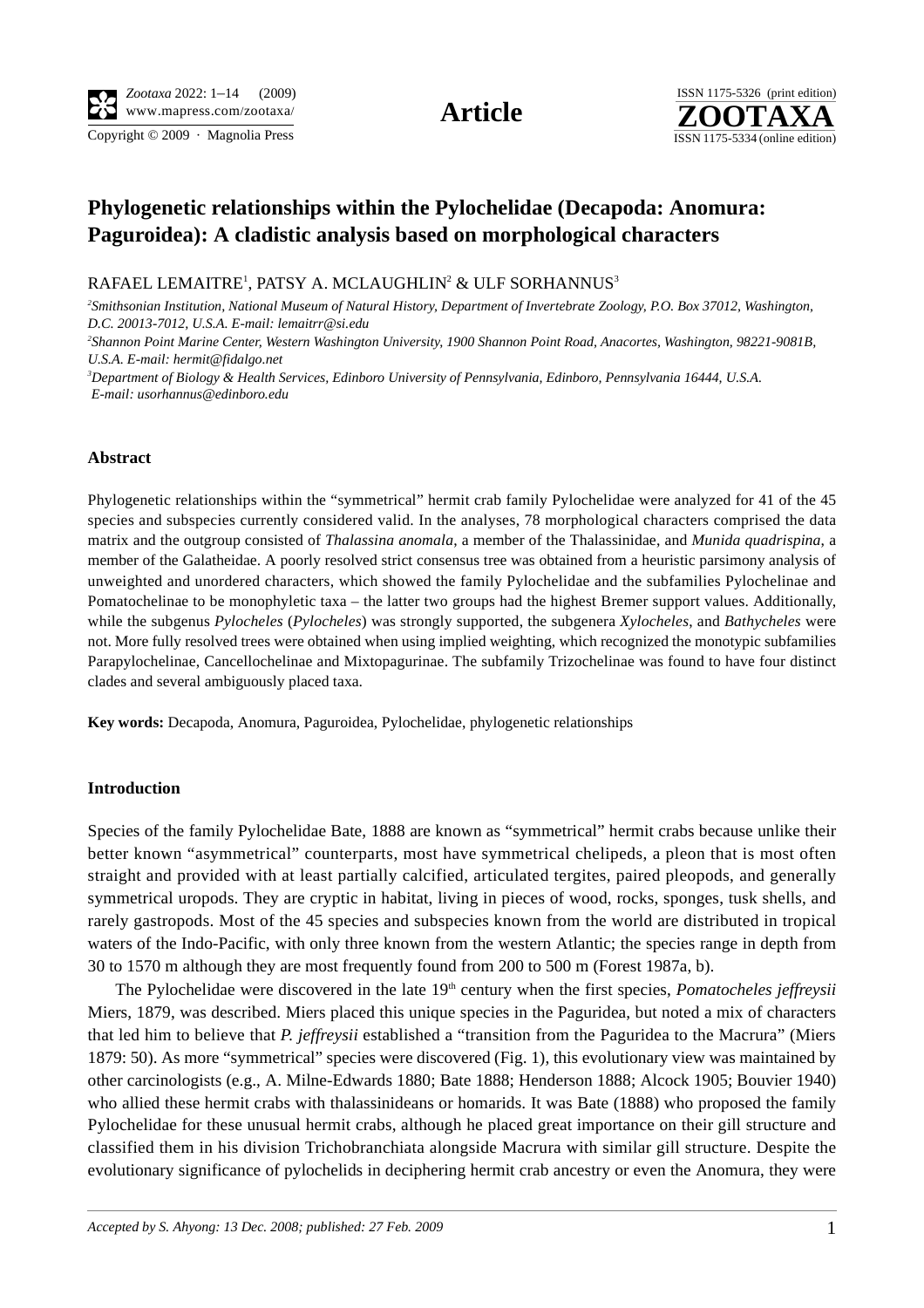rarely mentioned in the scientific literature during the most of the  $20<sup>th</sup>$  century. Hermit crab classifications such as MacDonald *et al*.'s (1957), who considered hermit crabs as polyphyletic (Coenobitoidea and Paguroidea), or McLaughlin's (1983), who viewed hermit crabs as monophyletic (Paguroidea), placed pylochelids as a basal, primitive group. However, inter- and intrageneric relationships have remained poorly understood.



**FIGURE 1.** *Pylocheles agassizii* A. Milne-Edwards, 1880 (from A. Milne-Edwards & Bouvier, 1893, pl. 1, fig. 1)

Prior to the monographic review of Forest (1987a) only 19 species of the Pylochelidae had been described and several of those were known only from their holotypes or just from their type localities. In addition to placing three of those species in synonymy with other known species, adding 23 new species and one new subspecies, Forest (1987a) redefined the existing five genera, proposed two additional new genera, and provisionally established six subfamilies. Only two species have been added since: *Trizocheles pilgrimi* Forest & McLaughlin, 2000 from New Zealand and *T. vaubanae* McLaughlin & Lemaitre, 2008 from New Caledonia.

Forest (1987a) considered the Pylochelidae a heterogeneous assemblage whose phylogenetically significant characters were difficult to identify. So distinctive were the majority of genera, that only *Pylocheles* A. Milne-Edwards, 1880 and *Cheiroplatea* Bate, 1888 appeared sufficiently closely related as to be grouped together in a single subfamily. That three of the other five subfamilies were monotypic was indicative of the vast array of distinct morphological attributes Forest (1987a) recognized during his detailed and thorough study. Forest suggested that with further investigation, it might be shown that each subfamily warranted full familial rank.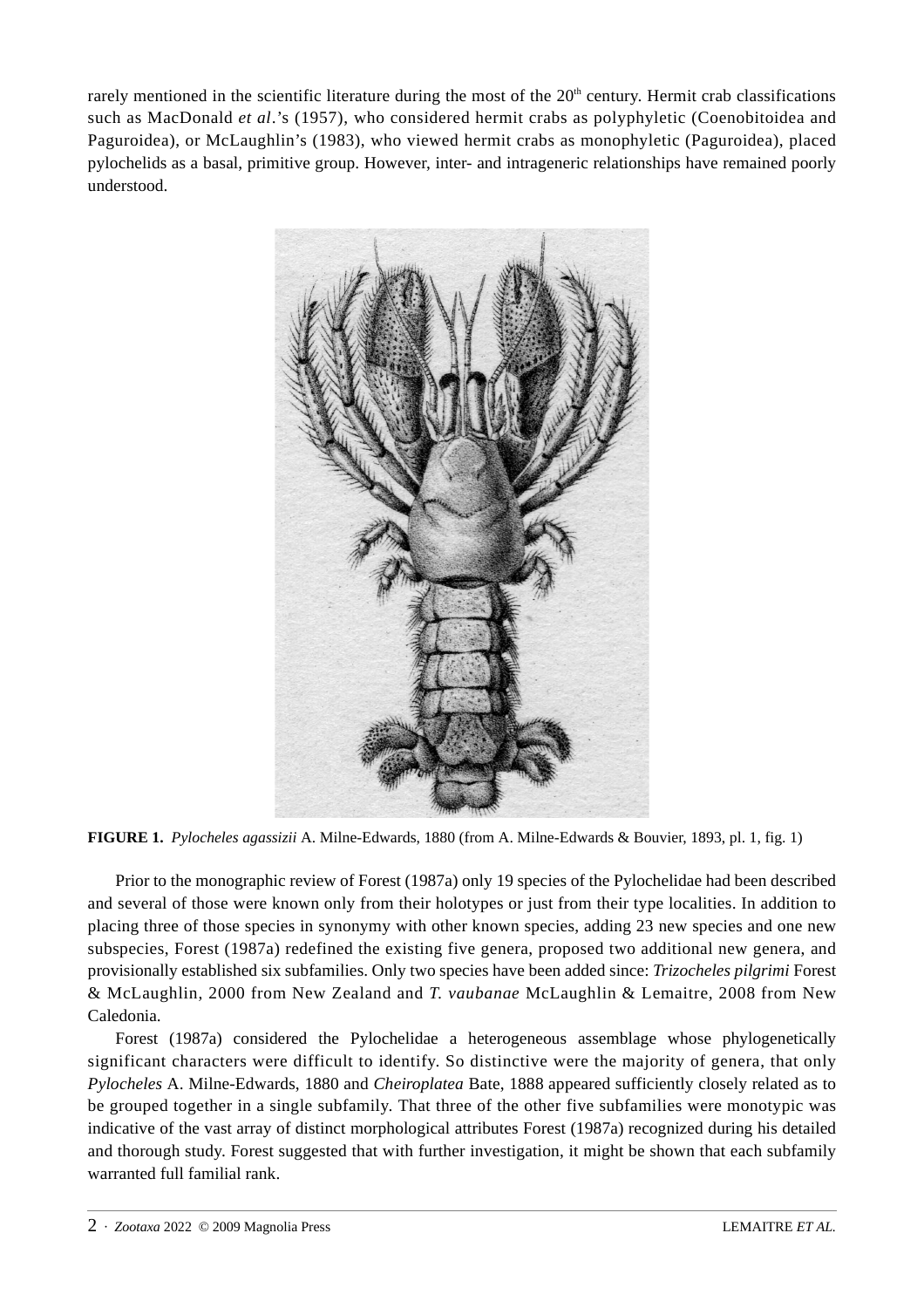In the 20 years subsequent to Forest's (1987a) monograph, the number of exploratory cruises undertaken by the Muséum national d'Histoire naturelle (MNHN) and the Office de la Recherche Scientifique et Technique Outre-Mer (ORSTOM), now the Institut de Recherche pour le Developpement (IRD) increased dramatically, and with them, the number of specimens of the Pylochelidae. The increased abundance of study material, together with the recent advances in cladistic methodology and computer generated analyses, has made it possible to evaluate the phylogenetic relationships among the genera and species of this family.

## **Material and methods**

**Ingroup taxa.** This analysis of inter- and intrageneric relationships is based on 78 morphological characters. The ingroup consists of 41 of the 45 species and one subspecies currently recognized as valid taxa in the family. Because of the potential problems encountered by including taxa with missing data (Maddison 1993; Wilkinson 1995; Strong & Lipscomb 1999) four species were omitted from the data matrix. *Cheiroplatea scutata* Ortmann, 1892 and *Pylocheles* (*Bathycheles*) *macgilchristi* (Alcock, 1905) are known from one and two specimens, respectively, none of which have been available for personal examination. The holotype and only representative of *Trizocheles balssi* (Stebbing, 1914) has been examined, but the specimen is dry and in poor condition with missing appendages. Although three specimens have been assigned to *Pomatocheles stridulans* Forest, 1987a, one is a megalopa and one a juvenile, both lacking chelipeds and ambulatory legs. The holotype is an adult, ovigerous female, but only the first two pleonal segments are present; thus several important character states are unknown for this taxon.

Despite the large numbers of specimens available for a few species, several species are still known from one or a few individuals. Therefore intraspecific variation has not been factored into the character states; morphological data for the matrix have been taken from the holotypes or lectotypes as often as possible. When species are known from a single specimen or sex, as are the cases for *Cheiroplatea cenobita* Bate, 1888, *C. scutata* and *C. sternus* Forest, 1987a; *Pylocheles* (*P.*) *agassizi* A. Milne-Edwards, 1880; *Pomatocheles stridulans*; *Trizocheles albatrossi* Forest, 1987a, *T. balssi*, *T. longicaulis* (Boas, 1926), *T. loquax* Forest, 1987a, *T*. *manningi* Forest, 1987a, *T. moosai* Forest, 1987a, and *T. mutus* Forest, 1987a, pleonal appendages of the opposite sex have been assumed to be typical of the genus.

**Outgroup selection.** Selection of outgroup taxa has been difficult because the sister group to the Pylochelidae has not been robustly identified. Faced with a similar problem when considering an outgroup for their phylogenetic appraisal of the Leptostraca, Walker-Smith & Poore (2001) hypothesized an ancestor based on generally accepted crustacean evolutionary character transformations. Unfortunately, the direction of evolutionary transformations within the reptant Decapoda appears to be debatable. The Pylochelidae was considered paraphyletic by Richter & Scholtz (1994), but monophyletic and basal to the rest of the Paguroidea and it in turn basal to the remainder of the Anomura by McLaughlin *et al*. (2007). The Anomura and its sister clade, the Brachyura, were thought to be the most highly evolved of decapod crustaceans by Scholtz & Richter (1995), Schram & Dixon (2003), Dixon *et al*. (2003), and Ahyong & O'Meally (2004) but basal to the rest of the Reptantia by Porter *et al*. (2005). The branch support for the position of the Brachyura was low in the Porter *et al*. study; so we have chosen to polarize our characters using the thalassinid, *Thalassina anomala* (Herbst, 1804). The debate over the relationship of the Thalassinidea to the Anomura + Brachyura (Meiura of Scholtz & Richter 1995) was succinctly summarized by Ahyong & O'Meally (2004). We accept their conclusion that the homology of the *linea thalassinica* and *linea anomurica* represents a synapomorphy uniting these major taxa.

The accuracy of outgroup rooting is enhanced by including members of the closest group – the sister group. Forest (1987a) was of the opinion that the Diogenidae was most closely related to the Pylochelidae. McLaughlin *et al*.'s (2007) cladogram of anomuran relationships placed the Coenobitidae between the Pylochelidae and Diogenidae; however, because of the specialized adaptations to terrestrial environs exhibited by coenobitids, representatives of this family were not included in the outgroup. Instead, initially we selected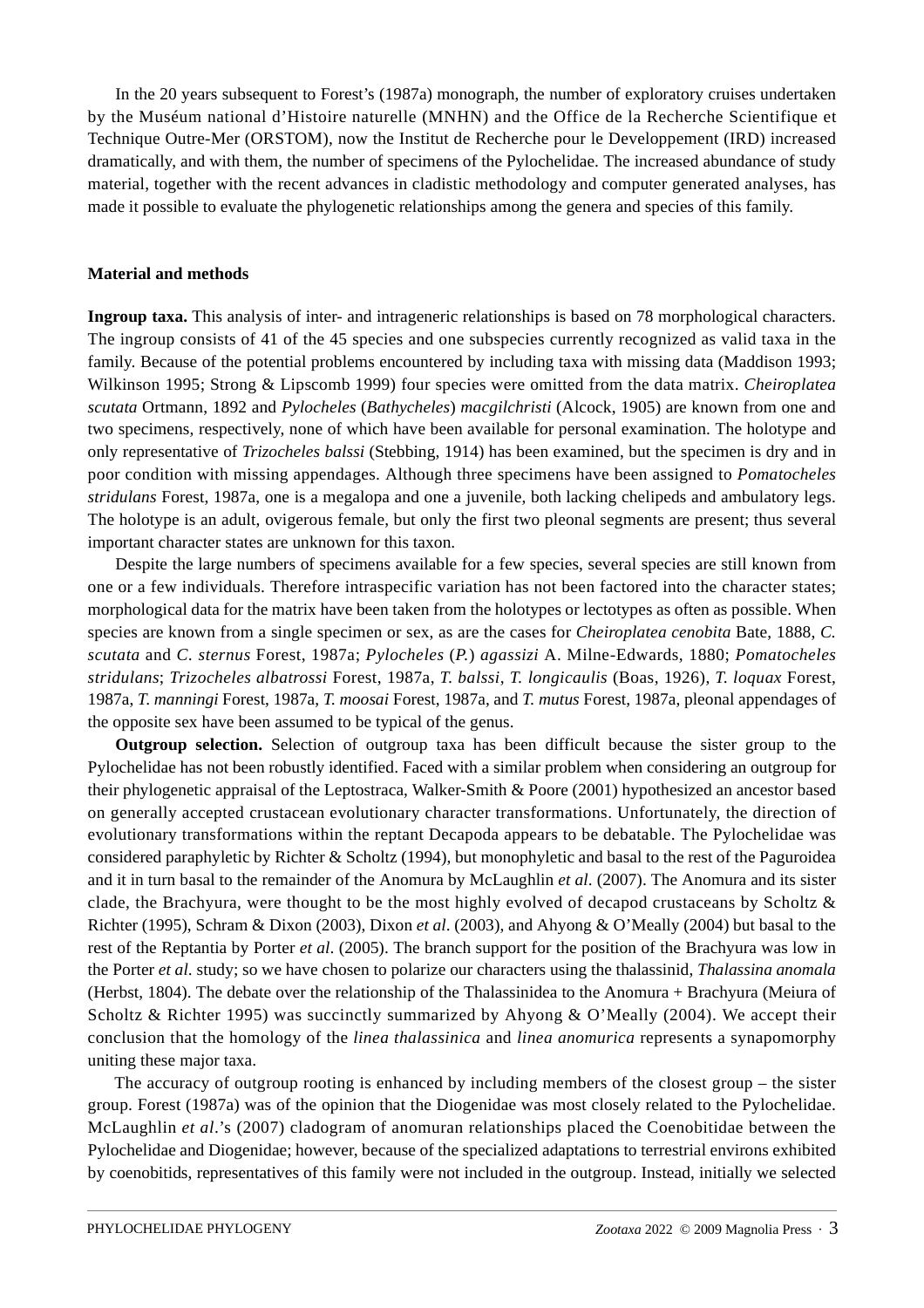three species as exemplars, representing the theoretically earliest derived genera of the family Diogenidae [*Cancellus panglaoensis* McLaughlin, 2008, *Paguropsis typica* Henderson, 1888, and *Paguristes acanthomerus* Ortmann, 1892]. However, the analysis done by Ahyong & O'Meally (2004) placed the Pylochelidae, based on *Pylocheles* (*Xylocheles*) *macrops* Forest, 1987a, sister to the Galatheoidea, exclusive of the Aeglidae. For this reason, we also included their exemplar, *Munida quadrispina* Benedict, 1902, in the outgroup. Preliminary analyses explored inclusion of diogenids among the outgroups, but subsequent analyses were rooted to *Munida* and *Thalassina*.

**Phylogenetic analysis.** Parsimony analyses of the morphological data matrix were conducted under equal and implied weights (Goloboff 1993). In the latter approach we used concavity constants (k) ranging from 1 to 16, that is, strong to relatively weak downweighting of homoplastic characters was implemented. The trees that resulted from both the weighted and unweighted procedures were subjected to strict consensus calculations. The weighted consensus tree was based on the topologies obtained from k values ranging from 5 to 10 (and 16). According to Goloboff *et al*. (2008) the preferred approach is to explore the effects of a range of "reasonable" k values (e.g. k=5 to k=16) on the tree structure. All parsimony analyses were run in TNT (Goloboff *et al*. 2003) using the traditional search approach with 2000 replications followed by TBR branchswapping, swapping 20 trees per replication and collapsing branches with zero length. Bremer support values (Bremer 1988, 1994) for the unweighted consensus trees were also inferred using TNT. TreeView (Page 1996) was used to display the phylogenetic trees. The data matrix (Table 1) originated in MacClade version 3 (Maddison & Maddison 1992) and included 43 taxa, of which two made up the outgroup.

**Characters and coding.** Eighty-two characters were considered in the initial analysis, and a few of these were appropriate only to the Diogenidae. After exclusion of the diogenid genera from the analysis, the number of characters was reduced to 78, and the states of some of the remaining characters were similarly reduced. Only the characters used with the restricted outgroup are included.

The morphology of pylochelids has been illustrated and described in detail by Forest (1987a), Forest & McLaughlin (2000), and McLaughlin (2003). The list of characters and character states generally are self explanatory; however, clarifications of a few definitions and/or interpretations are necessary. Two terms in particular are herein interpreted differently from those used by Forest (1987a). The post-orbital lobe ("saillie postoculaire") of Forest is equivalent to the antennular lobe or spine in this analysis, whereas the lateral projection used here is synonymous with Forest's post-antennal lobe ("saillie postantennaire").

The shield is defined as the anterior portion of the carapace extending from the tip of the rostrum, midpoint of the rostral lobe, or midpoint of the anterior margin to the midpoint of cervical groove in pylochelids and is equivalent to the anterior carapace (including rostrum) in members of the outgroup. Additionally, we accept the interpretations of Snodgrass (1952) and Powar (1969) that the paguroid ocular peduncle consists of three segments rather than the two segments identified by Forest (1987a: 18). We have used the three types of fourth pereopod termination, subchelate, semichelate and chelate, as defined by Sandberg & McLaughlin (1998), rather than the two, subchelate and chelate, used by Forest (1987a). As previously indicated, intraspecific variation was not considered, therefore the character states represent the attributes observed in the species representatives; no gap coding methods were employed

Dixon *et al.* (2003) "... could see no compelling reasons to differentiate the various types of lineae ...", scoring them simply absent or present. However, as pointed out by Forest (1987a) one linea, the *linea transversalis* of Boas (1926) and Pilgrim (1973) is an important diagnostic character in the Pylochelidae. This linea seems to be absent in the Thalassinidae. Although it has not been identified in anomurans other than paguroids, it may be equivalent to the accessory groove (t) of A. Milne-Edwards & Bouvier (1894: figs. 10, 12). A linea interpreted herein as homologous is seen in *Munida quadrispina* and may also be identifiable with the lateral extension of the cervical groove depicted by Pike (1947) in his detailed study of *Galathea* Fabricius, 1793 or the continuation of the *linea transversalis* of Forest (1987a). Dixon *et al*. (2003), as well as Ahyong & O'Meally (2004) followed Poore's (1994) suggestion that the *linea thalassinica* of thalassinoids and the *linea anomurica* of anomurans were synonymous.

McLaughlin *et al*. (2007) considered rudimentary gill structures nonfunctional and excluded them from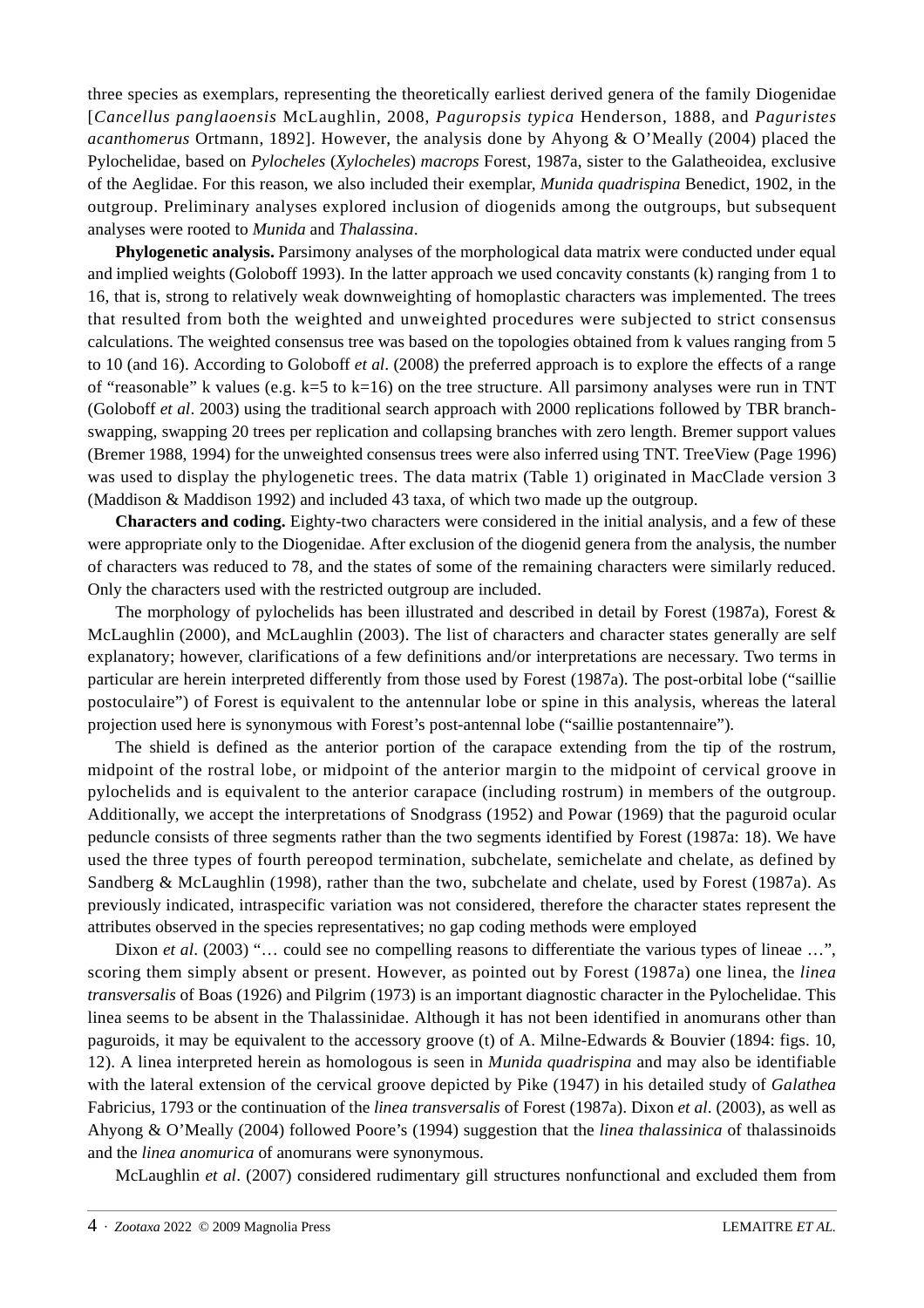gill formulae. The arthrobranchs of the third maxillipeds in species of *Pomatocheles* Miers, 1879 and *Parapylocheles scorpio* (Alcock, 1894) are substantially reduced, although the gill number typically is reported as 14 pairs.

#### TABLE 1. Data matrix.

| Taxon\character no. | 123456789012345678901234567890123456789012345678901234567890123456789012345678 |
|---------------------|--------------------------------------------------------------------------------|
| Thalassina anomala  |                                                                                |
| Munida quadrispina  |                                                                                |
| aqassizii           | 002201311000020001100121110120101112221230110000000101210111000002201001210211 |
| mortensenii         | 002201311000020101100121110120101112221230110000000101210111000002201001211211 |
| miersi              |                                                                                |
| macrops             |                                                                                |
| cubensis            |                                                                                |
| incisus             |                                                                                |
| integer             |                                                                                |
| profundus           |                                                                                |
| crosnieri           |                                                                                |
| n. sp A             |                                                                                |
| laticauda           | 002201200100110100001120110120101112111121110013201221211121000002201011212200 |
| cenobita            | 002201201100110100000120110120101112111230110010100121111121000012201011210200 |
| mitoi               | 002201201100110100000120200110101112121230110011101021110121000002201011211201 |
| stenurus            | 002201201100110100000120110120101112111230110013200121111121000012201011211200 |
| pumicicola          | 002201201100110100000120110120101112111231110013211221111121000002201011212200 |
| jeffreysii          |                                                                                |
| qaillardi           |                                                                                |
| scorpio             |                                                                                |
| sculptipes          |                                                                                |
| n. sp C             |                                                                                |
| s. spinosus         | 002222201000031201000120200000211022110200001003222211220121000112001001210111 |
| s. bathamae         | 002222201000031201000120200000211022110200001003222211220121000112001001210111 |
| n. sp B             |                                                                                |
| pulcher             | 002222201000032201000120200000211022110200001013200211220121000112001001210111 |
| pilgrimi            | 002222201000031201000120200000211022110200001013210211220121000112201001210111 |
| longicaulis         | 000222201000032201300120200000211022110201001003222211220121000112001001211111 |
| vaubanae            | 002222201000031201000120100000211022110201001103222211220121001112201001210111 |
| loquax              | 002212201000030201000120200000211020110201001013200211220121000112201001210111 |
| caledonicus         |                                                                                |
| albatrossi          |                                                                                |
| boasi               |                                                                                |
| gracilis            |                                                                                |
| moosai              |                                                                                |
| laurentae           |                                                                                |
| brachyops           | 001222201000030200000120200000211022110201001012202211220121000112001002212111 |
| sakaii              | 002212201000031201000120200000211022110200001012200211220121000112201001210111 |
|                     |                                                                                |
| brevicaulis         |                                                                                |
| manningi            |                                                                                |
| mutus               | 002222201000031201000120200000211002020201000013200211220121000112201001210111 |
| perplexus           |                                                                                |
| paradoxus           | 001222201000031201000110200000011022110201010113200201220111101211101002012121 |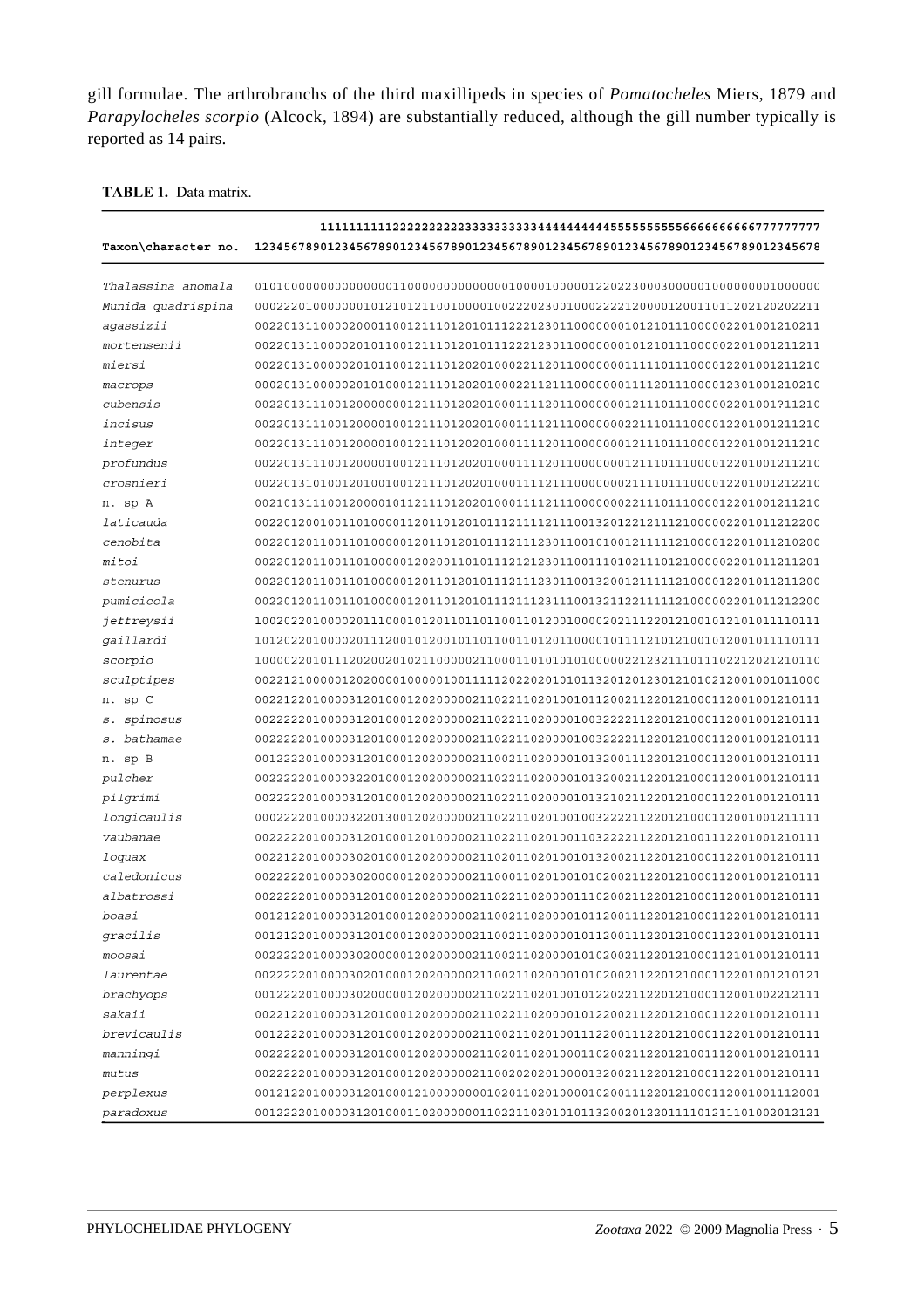While pleurobranchs are lacking in *Thalassina anomala*, the presence of pleurobranchs has been considered the ancestral condition by most carcinologists (e.g., Calman 1909; Martin & Abele 1986; McLaughlin & Lemaitre 1997; McLaughlin *et al*. 2007), and was viewed as a reversal in the Thalassinoidea by Poore (1994). Pleurobranch loss is considered the advanced state.

Although in the majority of paguroids the termination of the fifth pereopods is chelate, this termination is frequently subchelate in pylochelids; however, in certain taxa sexual dimorphism occurs. The states for this character are specifically for males because when dimorphism occurs, it is exhibited principally by males.

- 1. Arthrobranchs of third maxillipeds: well developed (0); reduced or absent (1).
- 2. Pleurobranch above fifth pereopod: present (0); absent (1).
- 3. Shield width: longer than broad (0); width approximately equal to length (1); broader than long (2).
- 4. Shield length: shorter than posterior carapace (0); approximately equal to posterior carapace (1); longer than posterior carapace (2).
- 5. Shield lateral margins: entire (0); with unarmed indentation (1); with armed indentation (2).
- 6. Linea transversalis: not apparent (0); apparent, not contiguous with cervical groove (1); apparent, contiguous with cervical groove at least centrally (2).
- 7. Rostrum: well developed, without subrostral spine (0); well developed, with subrostral spine (1); somewhat to moderately well developed (2); reduced or absent (3).
- 8. Post-antennular lobe or spine: absent (0); present (1).
- 9. Lateral projections: reduced, obsolete or absent (0); well developed (1).
- 10. Ocular peduncles: well developed (0); reduced (1).
- 11. Ocular segmental bases: widely separated (0); contiguous or nearly so (1).
- 12. Ocular peduncle armament: unarmed (0); armed with spines (1).
- 13. Corneas: normal (0); reduced or absent (1).
- 14. Ocular acicles: not developed (0); not apparent or present as plate of second segment fused with ultimate segment (1); present as plate-like on free penultimate segment (2); present with spine(s) on free penultimate segment (3).
- 15. Antennular peduncle length: elongate, overreaching distal margins of corneas by at least length of ultimate peduncular segment (0); overreaching but by less than length of ultimate segment (1); short, not overreaching distal margins of corneas (2).
- 16. Basal antennular segment: elongate, without spines (0); elongate, with 1 or more spines (1); short, usually with 1 or more spines  $(2)$ .
- 17. Second antennular segment: unarmed (0); armed with 1 or more spines (1).
- 18. Antennal peduncle lengths: overreaching distal margins of corneas (0); not reaching to distal margins of corneas (1).
- 19. First antennal segment armature: 1 spine to dorsal row of small spines (0); dorsal row of small spines plus more elongate dorsodistal spine (1); no dorsal row of small spines, but prominently produced or spinose dorsodistal margin (2); unarmed (3).
- 20. Antennal acicle (scaphocerite): moderate to short (0); markedly reduced, vestigial or lost (1).
- 21. Epistome: unarmed (0); armed with 1 or more spines (1).
- 22. Mandibular cutting edge: chitinous (0); calcified (1).
- 23. Maxillulary endopod: external lobe articulated, recurved (0); external lobe articulated, not recurved (1); external lobe reduced or obsolete (2).
- 24. Maxillary scaphognathite: with 1 or more exceptionally long setae proximally on posterior lobe (0); without 1 or more exceptionally long setae proximally on posterior lobe (1).
- 25. First maxilliped: without exopodal flagellum (0); with non-articulated exopodal flagellum (1) with multiarticulated exopodal flagellum (2).
- 26. Second maxilliped endopod termination: simple (0) sub- semi- or completely chelate (1).
- 27. Second maxilliped exopod: unarmed (0); armed with one to several spines (1).
- 28. Second maxilliped epipod: present (0), absent (1).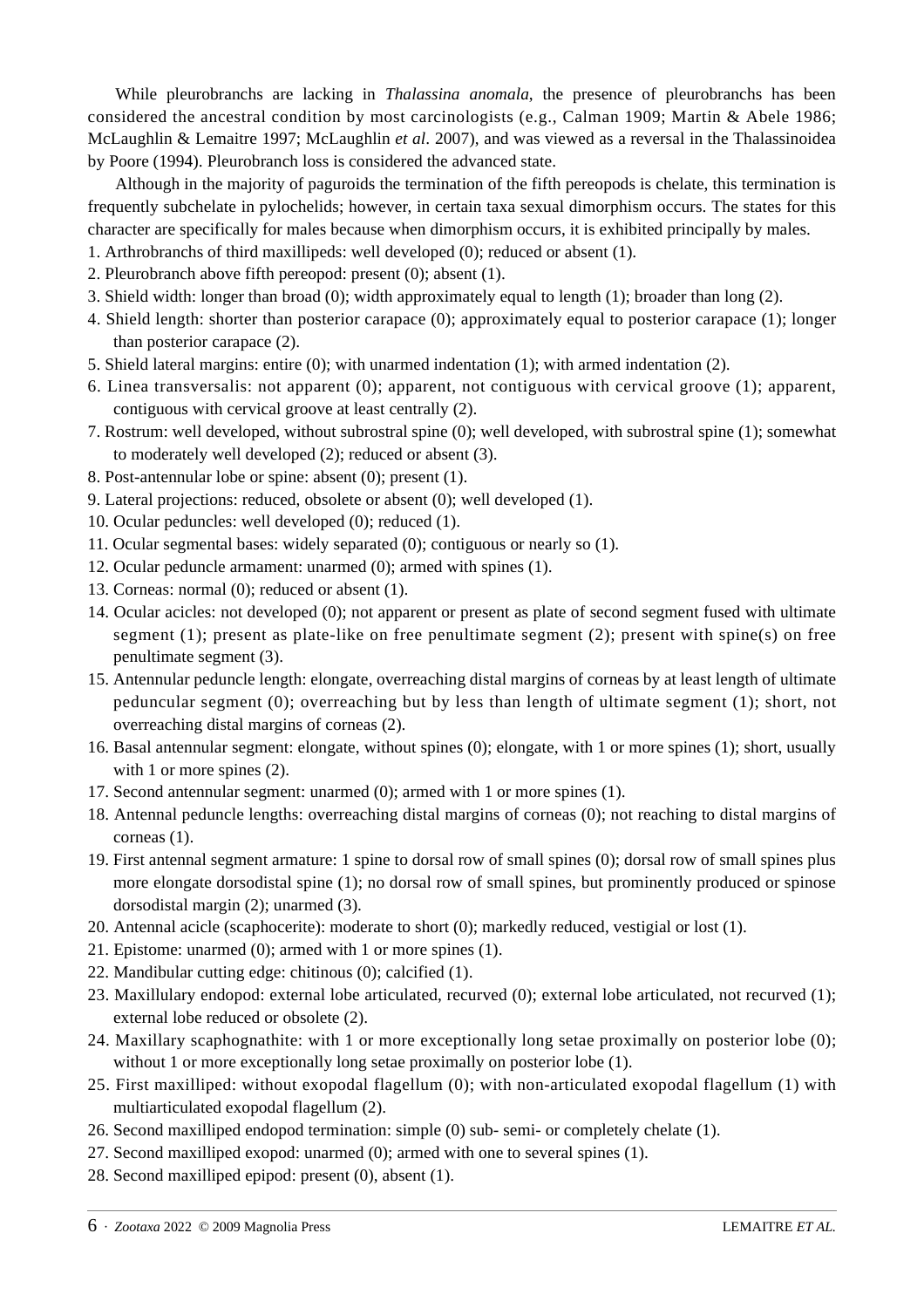- 29. Third maxilliped termination: simple (0); semichelate (1); chelate (2).
- 30. Third maxilliped exopod: unarmed (0); with one or more spines (1).
- 31. Third maxilliped epipod: well developed (0); rudiment or scar (1); lost (2).
- 32. Crista dentata of third maxilliped: without accessory tooth (0); with accessory tooth (teeth) (1).
- 33. Pereopod 1: subchelate (0); chelate (1).
- 34. Chelae: not forming operculum (0); forming operculum (1).
- 35. Chela shape: subrectangular (0); subovate to ovate (1): subtriangular (2).
- 36. Chela dorsal surface: generally flattened or smoothly convex (0); with ridge(s) or crests (1); with granules, tubercles or spines (2).
- 37. Chela/carpal articulation: articulating in same plane (0); rotated approximately 30–45º (1); articulating vertically (2).
- 38. Cheliped dactyl and fixed finger opening: vertical (0); oblique (1); horizontal (2).
- 39. Dactyl and fixed finger termination: corneous claws (0); calcified claws (1).
- 40. Palms of chelae with dorsomesial or upper margins: with elevated entire or scutellated ridges (0); with row(s) of tubercles  $(1)$ ; row(s) of spines  $(2)$ .
- 41. Chela dorsolateral or lower margin: not delimited (0); with elevated entire or scutellated ridge(s) or lobes (1); with row(s) of tubercles  $(2)$ ; row(s) of spines  $(3)$ .
- 42. Chela setation: with sparse setae (0); with moderate to abundant setae (1).
- 43. Carpal anterodorsal surface and margin: not prominently elevated (0); prominently elevated (1).
- 44. Carpal anterodorsal (dorsodistal) margin: unarmed (0); armed with granules, tubercles, spinules or spines (1).
- 45. Carpal stridulatory apparatus: absent (0); present (1).
- 46. Setation of carpi: with sparse setae (0); with moderate to dense setae (1).
- 47. Pereopod symmetry: second and third pereopods similar in shape and/or armature [exclusive of stridulatory apparatus] (0); second and third pereopods dissimilar in shape and/or armature [exclusive of stridulatory apparatus] (1).
- 48. Propodi of second pereopods: unarmed (0); with few to numerous protuberances, granules, tubercles or spinules (1); with 1 prominent dorsodistal spine (2); with row of few to numerous spines (3).
- 49. Carpi of second pereopods: unarmed or with only dorsodistal spine (0); with few numerous granules, tubercles or spinules (1); with few to numerous spines (2).
- 50. Propodi of third pereopods: unarmed or with small spine only at dorsodistal margin (0) with few to numerous protuberances, granules, tubercles or spinules (1); with few to numerous spines (2).
- 51. Carpi of third pereopods: unarmed or with spine only at dorsodistal margin (0); with few to numerous protuberances, granules, tubercles or spinules (1); with few to numerous spines (2).
- 52. Dactyl and propodal pereopod setation: lacking setae (0); with sparse setae (1); with moderate to abundant setae  $(2)$ .
- 53. Sternite of male seventh thoracic segment (fourth pereopods): straight and undivided (0); straight and divided by transverse suture (1); compactly triangular (2); triangular, drawn out anteriorly to elongate median tip (3).
- 54. Fourth pereopod development: normal walking leg (0); reduced (1).
- 55. Fourth pereopod termination: simple (0); subchelate (1); semichelate (2); chelate (3).
- 56. Propodal rasp of fourth pereopod: not developed (0); consisting of single row of scales (1); consisting of 2 to several rows of scales (2); scales covering approximately half or more of lateral surface (3).
- 57. Sternite of male eighth thoracic segment (fifth pereopods): simple and plate-like (0); straight and rod-like (1); with prominent tubercle(s)  $(2)$ ; grooved  $(3)$ .
- 58. Fifth pereopod development: normal walking leg (0); reduced (1).
- 59. Fifth pereopod termination in males: simple (0); subchelate (1); chelate (2).
- 60. Fifth pereopodal rasp: absent (0); present (1).
- 61. Pleon symmetry: pleomeres symmetrical (0); pleomeres asymmetrical (1).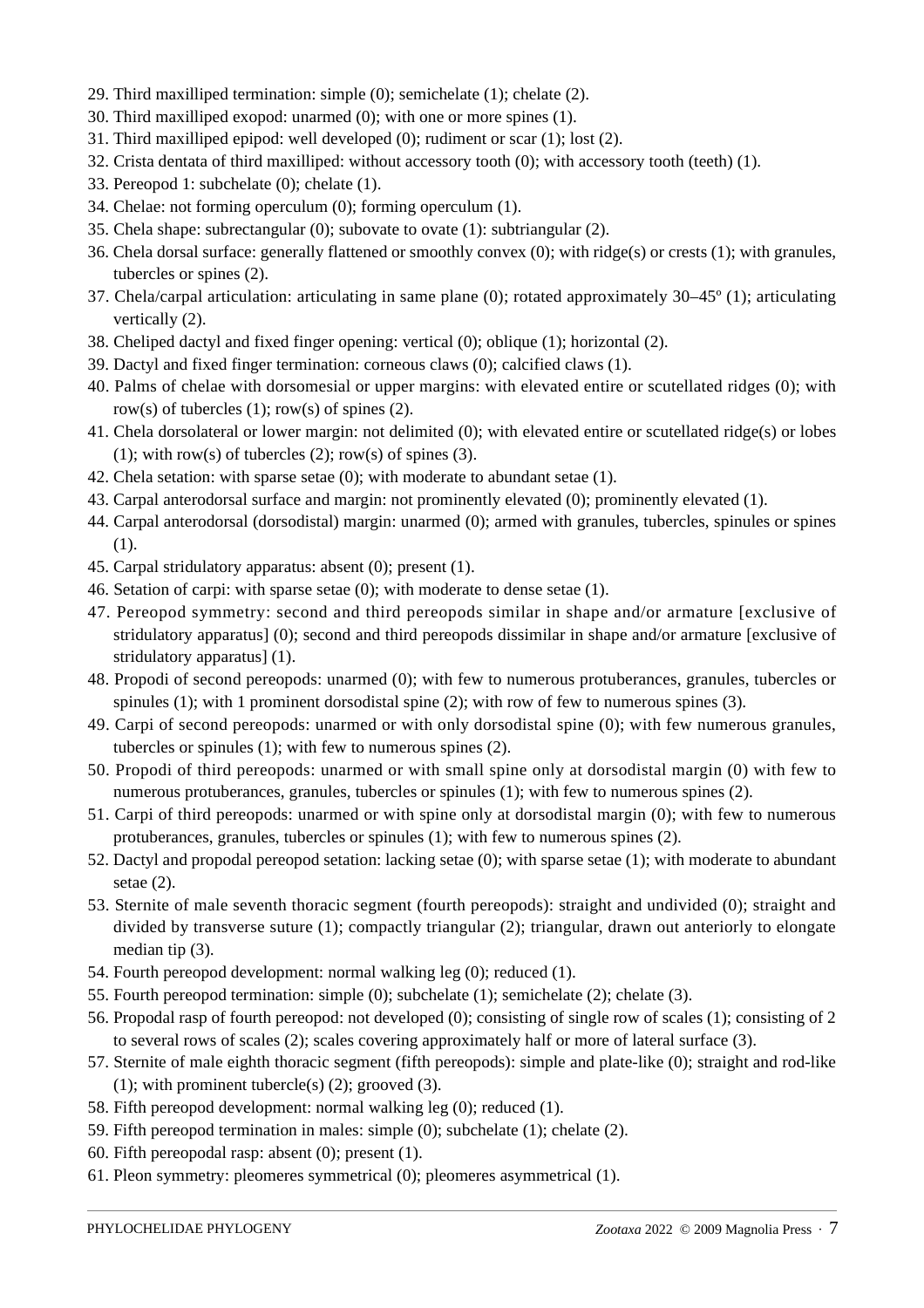- 62. Pleonal tergal surfaces: weakly to well calcified, smooth (0): partially to completely calcified, sculptured (1); chitinous or membranous (2).
- 63. Pleonal pleura 2–5: moderately to well developed, at least covering bases of pleopods (0); poorly developed, not covering bases of pleopods (1); not developed (2).
- 64. Pleonal tergite 1: broad, subrectangular (0); triangular (1); reduced (2).
- 65. Pleomere 6 tergal shape: subrectangular (0); subquadrate to subcircular (1).
- 66. Pleomere 6 lateral margins: entire (0); with transverse incisions, sutures or indentations (1); with oblique incisions (2).
- 67. Pleomere 6 terminal margin: entire, unarmed (0); entire, with spines or spinules (1); with median incisions or concavity (2); with median area produced (3).
- 68. Male paired first pleopods: terminally spatulate (0); simple (1).
- 69. Male pleopods 3–5: paired, equally or subequally biramous (0); paired, endopods reduced or absent (1); paired, exopods reduced or absent (2).
- 70. Female first pleopods: present (0); absent (1).
- 71. Egg-bearing pleopods: both rami well developed (0); endopod reduced or absent (1); exopod reduced or absent (2).
- 72. Uropod symmetry: symmetrical, forming tailfan (0); symmetrical, not forming tailfan (1); asymmetrical (2).
- 73. Protopods of uropods: neither produced nor armed (0); produced posteriorly, unarmed (1); produced, with prominent posterior spine (2).
- 74. Uropodal endopods and exopods: without rasps (0); with rasps (1).
- 75. Telson shape: longer than broad (0); length approximately equal to width (1); broader than long (2).
- 76. Telson lateral margins: entire (0); with transverse indentations (1); with transverse sutures (2).
- 77. Telson posterior lobes: not delimited (0); delimited, symmetrical or nearly so (1); delimited, asymmetrical (2).
- 78. Telson terminal margin: entire or with slight median depression (0); with median concavity or cleft (1).

# **Results**

The unweighted analysis (Bremer support values on the resolved nodes) with the diogenids excluded from the outgroup gave rise to 445 most parsimonious trees that were 311 steps long (CI =  $0.40$ ; RI =  $0.74$ ; RC =  $0.30$ ). The best fit (and homoplasy) score and the number of optimal trees for each k value implemented under implied weighting are shown in Table 2. As may be seen in Figure 2, the tree obtained from analyzing the characters as unweighted gave poor resolution. When the analysis was repeated with weighting against homoplasy (Goloboff *et al*. 2008), the results were significantly improved. Either the unweighted or the weighted tree (Figs. 2, 3) have three primary evolutionary branches in the Pylochelidae. The first includes the taxa of the subfamily Pylochelinae, the second is restricted to the Pomatochelinae, and the third contains the remaining taxa. Forest's (1987a) suggestion that each of the present subfamilies should be elevated to familial rank was not supported.

# **Discussion**

A recent study by Goloboff *et al*. (2008) compared the performance of parsimony analyses of morphological characters under implied and equal weights, and found that the former outperformed the latter regardless of concavity constant used. This result, however, does not alleviate the need to explore the effects of different concavity values on the clade structure in trees obtained under implied weighting. Drawing firm conclusions about the existence of a taxonomic group that is only present for a given k value (Goloboff *et al*. 2008) is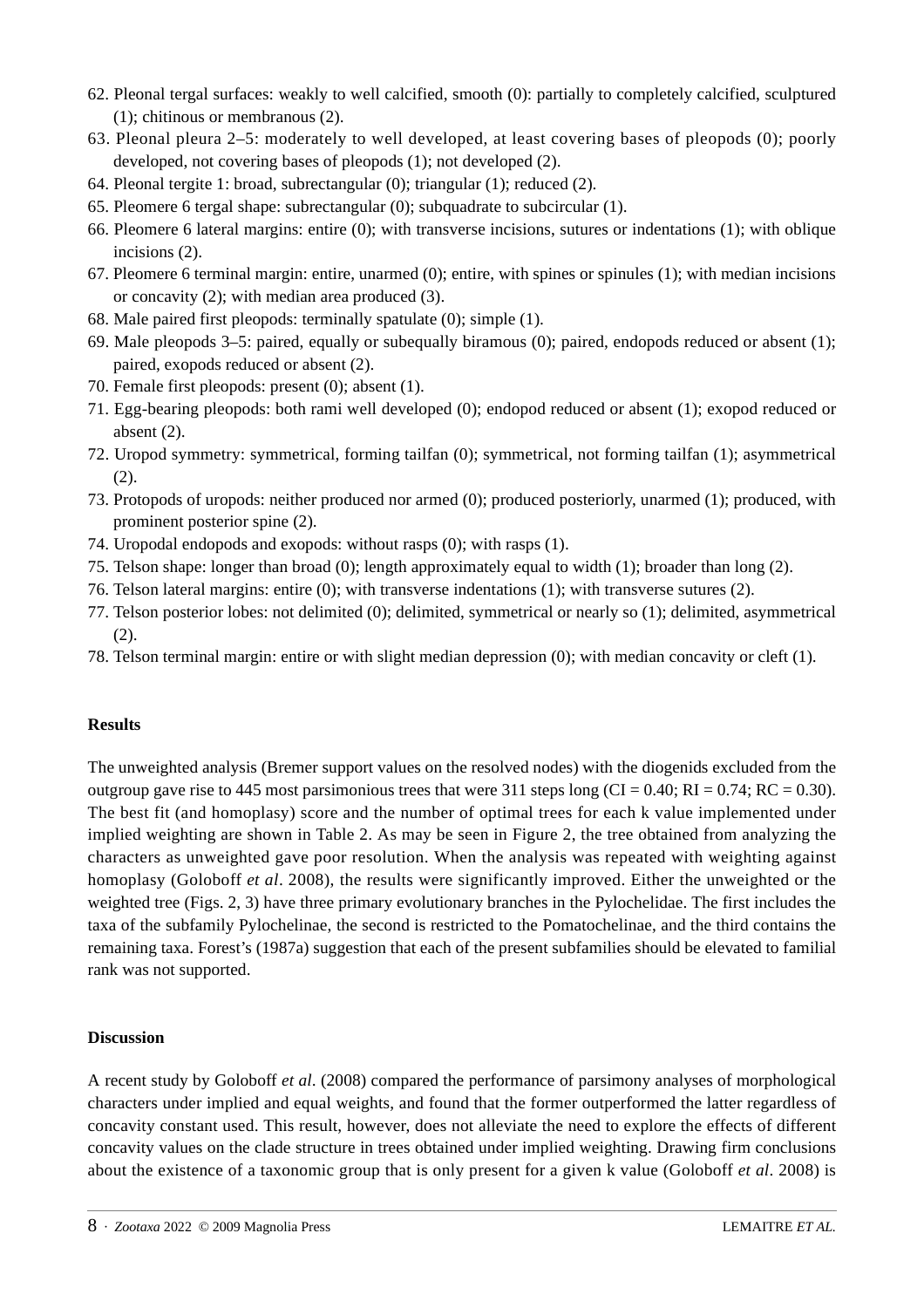unwarranted. In our present study, we inferred trees for concavity constants ranging from 1 to 16 (Table 2 and Fig. 3). The consensus tree based on optimal phylogenies derived from k values between 5 and 16 was the same as that obtained from the best topologies inferred based on k constants ranging from 5 to 10, suggesting that the clades shown in the strict consensus tree (Fig. 3) are robust to a wide degree range of downweighting strengths of homoplastic characters. However, in the strict consensus tree (not shown), based on all the implemented concavity constants (i.e. k=1 through k=16), two clades within *Trizocheles* collapsed into a polytomy and the structure of another group changed within the same clade.

| $K$ -values    | No. of Trees     | Fit scores | Homoplasy scores |
|----------------|------------------|------------|------------------|
| $\mathbf{1}$   | 167              | 29.71      | 40.29            |
| $\overline{2}$ | $\sqrt{2}$       | 38.05      | 31.95            |
| $\mathfrak{Z}$ | $\boldsymbol{2}$ | 43.25      | 26.75            |
| $\overline{4}$ | 46               | 46.88      | 23.12            |
| 5              | 46               | 49.60      | 20.40            |
| $\sqrt{6}$     | 46               | 51.71      | 18.28            |
| 7              | 45               | 53.41      | 16.58            |
| $\,8\,$        | 46               | 54.82      | 15.18            |
| 9              | 1                | 56.00      | 14.00            |
| 10             |                  | 57.01      | 12.99            |
| 11             | 1                | 57.88      | 12.12            |
| 12             |                  | 58.63      | 11.36            |
| 13             |                  | 59.30      | 10.70            |
| 14             |                  | 59.90      | 10.10            |
| 15             | 1                | 60.42      | 9.58             |
| 16             |                  | 60.90      | 9.10             |

**TABLE 2.** Summary of results obtained from the implied weighting analyses. Trees obtained with concavities 5–10 and 5–16 were the same, and were used to generate strict consensus trees. See Fig. 4.

From these analyses, the monophyly of the Pylochelidae is not clearly confirmed. However, the three major branches that are recognized herein, strongly indicate evolutionary transformations. The Pylochelinae is sister to the remaining taxa, the latter sharing the synapomorphy of a continuous *linea transversalis*. Forest's (1987a) assessment of the Pylochelinae is corroborated to the extent that the subfamily contains the two genera *Pylocheles* and *Cheiroplatea* that share the synapomorphy, chelate termination of the third maxilliped. But the subdivision of *Pylocheles* into three subgenera is not as substantiated. In the Contree5K10(16) cladogram, only the subgenus *Pylocheles* (*Pylocheles*), i.e., *P. (P.) agassizii* and *P. (P.) mortensenii*, is clearly defined.

The Pomatochelinae is sister to Parapylochelinae + Cancellochhelinae, and defined by the apomorphy, spinose second antennal segments. The monotypic Parapylochelinae and Cancellochelinae are, as indicated, sister taxa, sharing several synapomorphies. However, the distinctiveness of the Parapylochelinae is substantiated by four unique apomorphies: the spinose and basally approximate ocular peduncles, the prominent tubercle on the sternite of the fifth pereopod, terminally simple male first pleopods, and the markedly reduced exopods of the female egg-bearing pleopods. Two apomorphies define the Cancellochelinae, the subrostral spine and the operculate chelae. While it is true that chelipeds forming an operculum is characteristic of species of *Pylocheles* (*Pylocheles*) and *Cheiroplatea*, the opercula formed are not homologous with the operculum of *Cancellocheles*. In these Pylochelinae, it is only the chelipeds that contribute to the opercula. In *Cancellocheles sculptipes* (Miyake, 1978) the operculum is formed in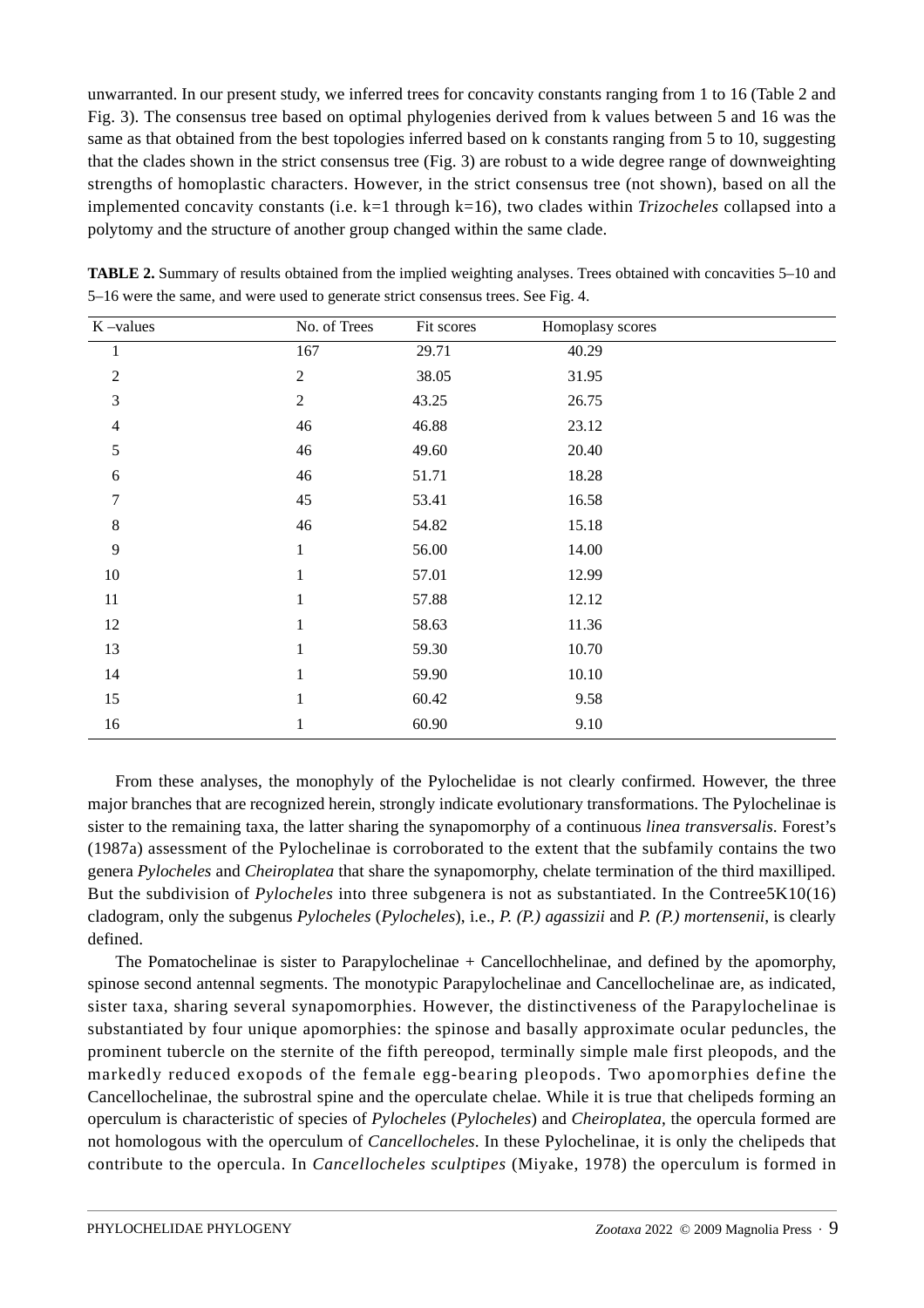conjunction with the second pereopods. *Mixtopagurus paradoxus* A. Milne-Edwards, 1880, representing the monophyletic Mixtopagurinae, is unique within the family because of the asymmetry of its pleon, uropods and telson. Relationships among the taxa of the subfamily Trizochelinae primarily are unresolved in the strict consensus cladogram of unweighted characters (Fig. 2). However, when *Trizocheles manningi* Forest, 1987a and *T. perplexus* Forest, 1987a are excluded, the strict consensus tree based on optimal phylogenies derived from k values between 5 and 16 is the same as that obtained from the best topologies inferred based on k constants ranging from 5 to 10, suggesting that the clades shown in Figure 3 are robust to a wide range of downweighting strengths of homoplastic characters. Nonetheless, the relationships among the species *T. pulcher* Forest, 1987a, *T. mutus* Forest, 1987a, *T. albatrossi* Forest, 1987a and *T. pilgrimi* are unresolved. The remaining species assigned to the genus *Trizocheles* represent four distinct clades.



**FIGURE 2.** Strict consensus cladogram of 445 most parsimonious trees (length=311 CI = 0.40; RI = 0.74; RC = 0.30) obtained from heuristic parsimony analyses of unweighted and unordered characters. Subfamily names as proposed by Forest (1987a) are indicated. Two taxa (Thalassinidae: *Thalassina anomala*, Galatheidae: *Munida quadrispina*) were used as the outgroup. Bremer support values are shown for the resolved nodes.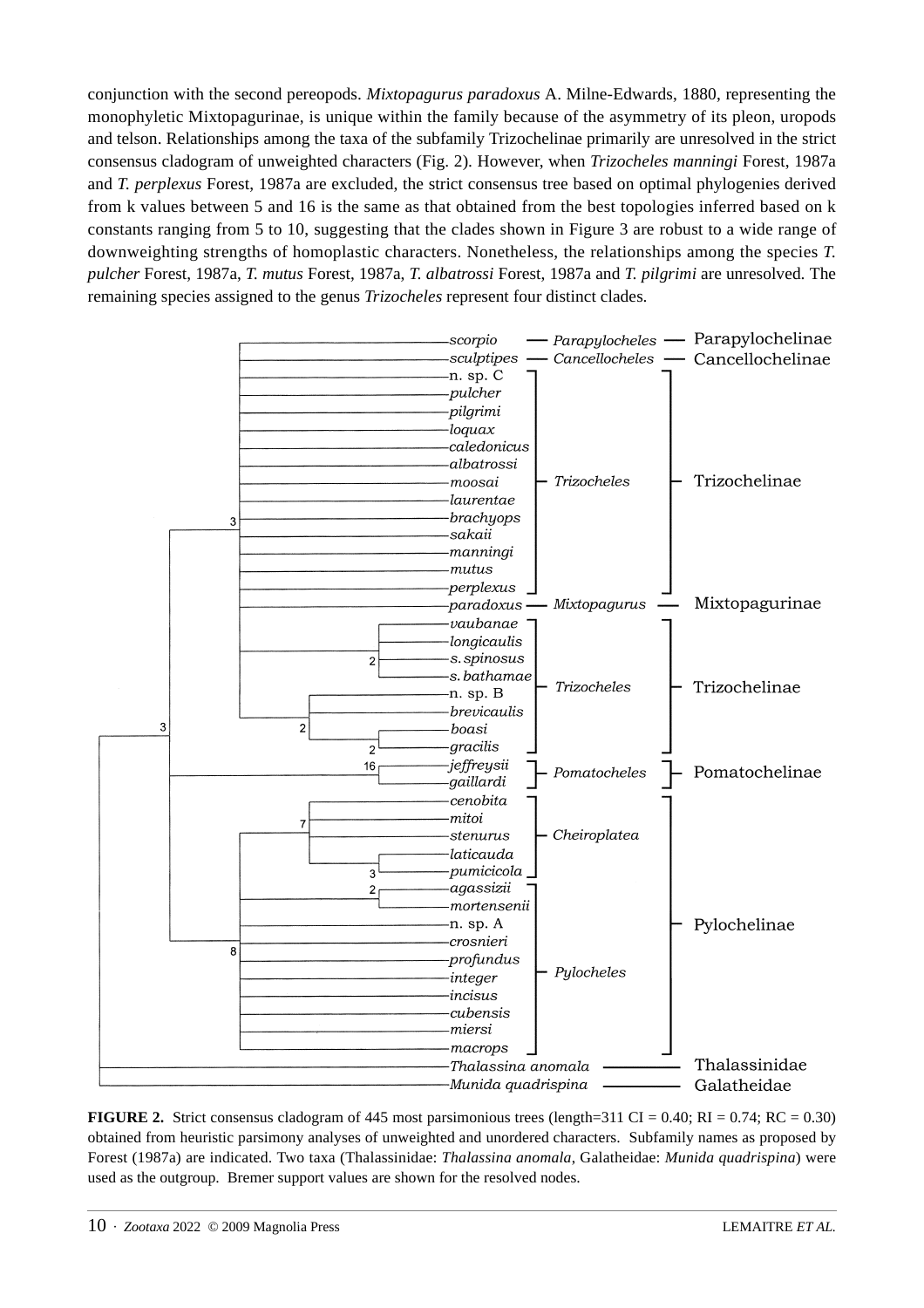

**FIGURE 3.** Strict consensus cladogram based on the optimal trees obtained under concavity values (i.e., k-values) ranging from 5 to 16. Subfamily names as proposed by Forest (1987a) are indicated. Two taxa (Thalassinidae: *Thalassina anomala*, Galatheidae: *Munida quadrispina*) were used as the outgroup. See Table 2 for fit and homoplasy scores.

Although larval data are very limited, what is available does add strength to the phylogenetic analysis. As discussed by McLaughlin & Lemaitre (2008), the larvae of *Pylocheles* (*Pylocheles*) *mortensenii* Boas, 1926 and *Pomatocheles jeffreysii* differ so dramatically from one another and also from the larvae of *Trizocheles spinosus spinosus* (Henderson, 1888) and *T. vaubanae* that distinct subfamilial classification seems justified. *Trizocheles s. spinosus* and *T. vaubanae* are members of one of the *Trizocheles* clades. Regrettably, comparable data on larval development for either *Cancellocheles sculptipes* or *Parapylocheles scorpio* are not available to confirm or deny their apparent sister-group relationship as indicated by the phylogenetic analysis.

As our analyses have demonstrated, the Pylochelidae appears to consist of three distinct and divergent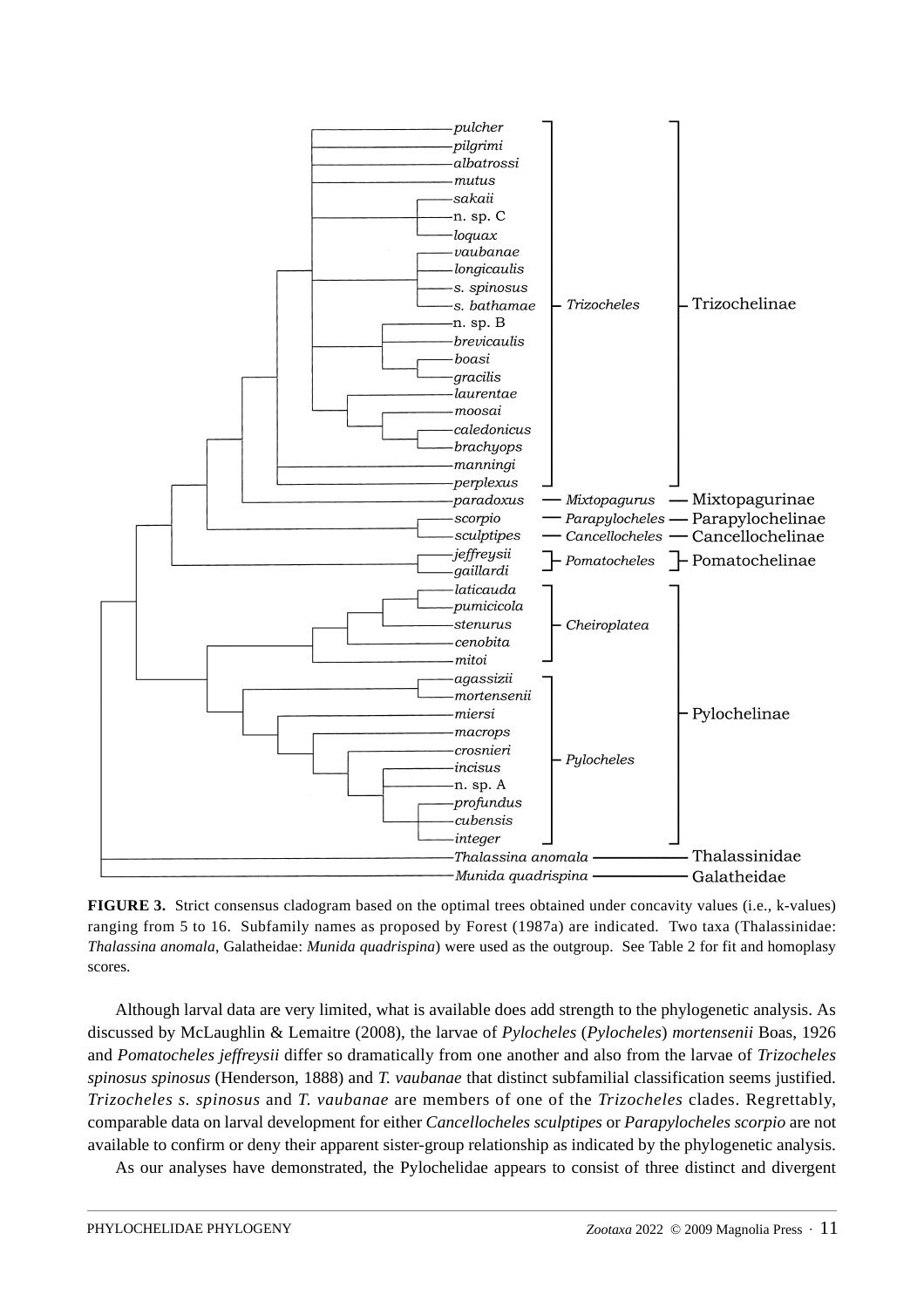clades. Whether each should be treated as a taxonomically separate major taxon is beyond the scope of the present study. This question will be addressed in a subsequent investigation. However, our results may provide some insight into the seemingly untenable results of four recent studies of decapod phylogeny (Dixon *et al*. 2003, Schram & Dixon 2003, Ahyong & O'Meally 2004, Tsang *et al*. 2008). In these studies the Pylochelidae have consistently been aligned with the Galatheoidea (though with low nodal support) rather than the Paguroidea. The single pylochelid exemplar defining the Pylochelidae was identified only as *Pylocheles* sp. in the studies of Dixon *et al*. (2003) and Schram & Dixon (2003), but specifically as *Pylocheles* (*Xylocheles*) *macrops* in the studies of Ahyong & O'Meally (2004) and Tsang *et al*. (2008). Given the morphological and presumably genetic diversity now recognized in this family, it is perhaps understandable why the use of a single species as representative of all, gave a somewhat erroneous placement of the Pylochelidae among the Anomura.

#### **Acknowledgements**

This study, in part, is a scientific contribution from the Shannon Point Marine Center, Western Washington University. We thank Rose A. Gulledge for her assistance in preparing the figures.

#### **References**

- Ahyong, S.T., & O'Meally, D. (2004). Phylogeny of the Decapoda Reptantia: Resolution using three molecular loci and morphology. *The Raffles Bulletin of Zoology*, 52, 673–693.
- Alcock, A. (1894). Natural history notes from H.M. Indian Marine Survey Steamer 'Investigator', Commander R.F. Hoskyn, R.N., commanding.—Series II., No. 1. On the results of deep-sea dredging during the season 1890–91. *Annals and Magazine of Natural History*, (6)13, 225–245.
- Alcock**,** A. (1905). Anomura. Fasc. I. Pagurides. *Catalogue of the Indian decapod Crustacea in the collections of the Indian Museum*, 2, i–xi, 1–197. Indian Museum, Calcutta.
- Bate**,** C.S. (1888). Report on the Crustacea Macrura dredged by H.M.S. *Challenger* during the years 1872–76. In: *Report on the scientific results of the voyage of H.M.S. Challenger during the years 1873–76. Zoology*, 24(52), i–xc, 1–942.
- Benedict, J.E. (1902). Descriptions of a new genus and forty-six new species of crustaceans of the family Galatheidae, with a list of the known marine species. *Proceedings of the United States National Museum*, 26, 243–334.
- Boas, J.E.V. (1926). Zur Kenntnis symmetrischer Paguriden. *Konelige Danske Videnskabernes Selskabs Skrifter, Biologiske Meddelelser*, 5(6), 1–52.
- Bouvier, E.-L. (1940). Décapodes marcheurs. *Faune de France*, 37. Paul Lechevalier, Paris, 404 pp.
- Bremer, K. (1988). The limits of amino acid sequence data in angiosperm phylogenetic reconstruction. *Evolution*, 42, 795–803.
- Bremer, K. (1994). Branch support and tree stability. *Cladistics*, 10, 295–304.
- Calman, W.T. (1909). Crustacea. Part VII, Apendiculata, fasc. 3. *In*: R. Lanchester (ed.), *A treatise on Zoology*. Adams and Charles Black, London, pp. i–vii, 1–346.
- Dixon**,** C. J., Ahyong, S.T., & Schram, F.R. (2003). A new hypothesis of decapod phylogeny. *Crustaceana* 76, 935–975.
- Fabricius, J.C. (1793). *Entomologia Systematica Emendata et Aucta, Secundum Classes, Ordines, Genera, Species, Adjectis Synonimis, Locis, Observationibus, Descriptionibus.* 2, viii + 519 pp. Hafniae.
- Forest**,** J. (1987a). Les Pylochelidae ou "Pagures symetriques" (Crustacea Coenobitoidea). *In*: Résultats des campagnes MUSORSTOM. *Mémoires du Muséum National d'Histoire Naturelle, Série A, Zoologie*, 137, 1–254.
- Forest, J. (1987b). Ethology and distribution of Pylochelidae (Crustacea Decapoda Coenobitoidea). *Bulletin of Marine Science*, 41(2), 309–321.
- Forest, J, & McLaughlin, P.A. (2000). Superfamily Coenobitoidea. *In*: Forest, J., M. de Saint Laurent, P.A. McLaughlin, & R. Lemaitre, The marine fauna of New Zealand: Paguridea (Decapoda: Anomura) exclusive of the Lithodidae. *NIWA Biodiversity Memoir*, 114, 31–103.
- Goloboff, P.A. (1993). Estimating character weights during tree search. *Cladistics*, 9, 83–91.
- Goloboff, P.A, Farris, J., & Nixon, K. (2003). T.N.T. *Tree Analysis Using New Technology*. (http://www.zmuc.dk/public/ phylogeny/tnt).
- Goloboff, P.A., Carpenter, J.M., Arias, J.S. & Esquivel, D.R.M. (2008). Weighing against homoplasy improves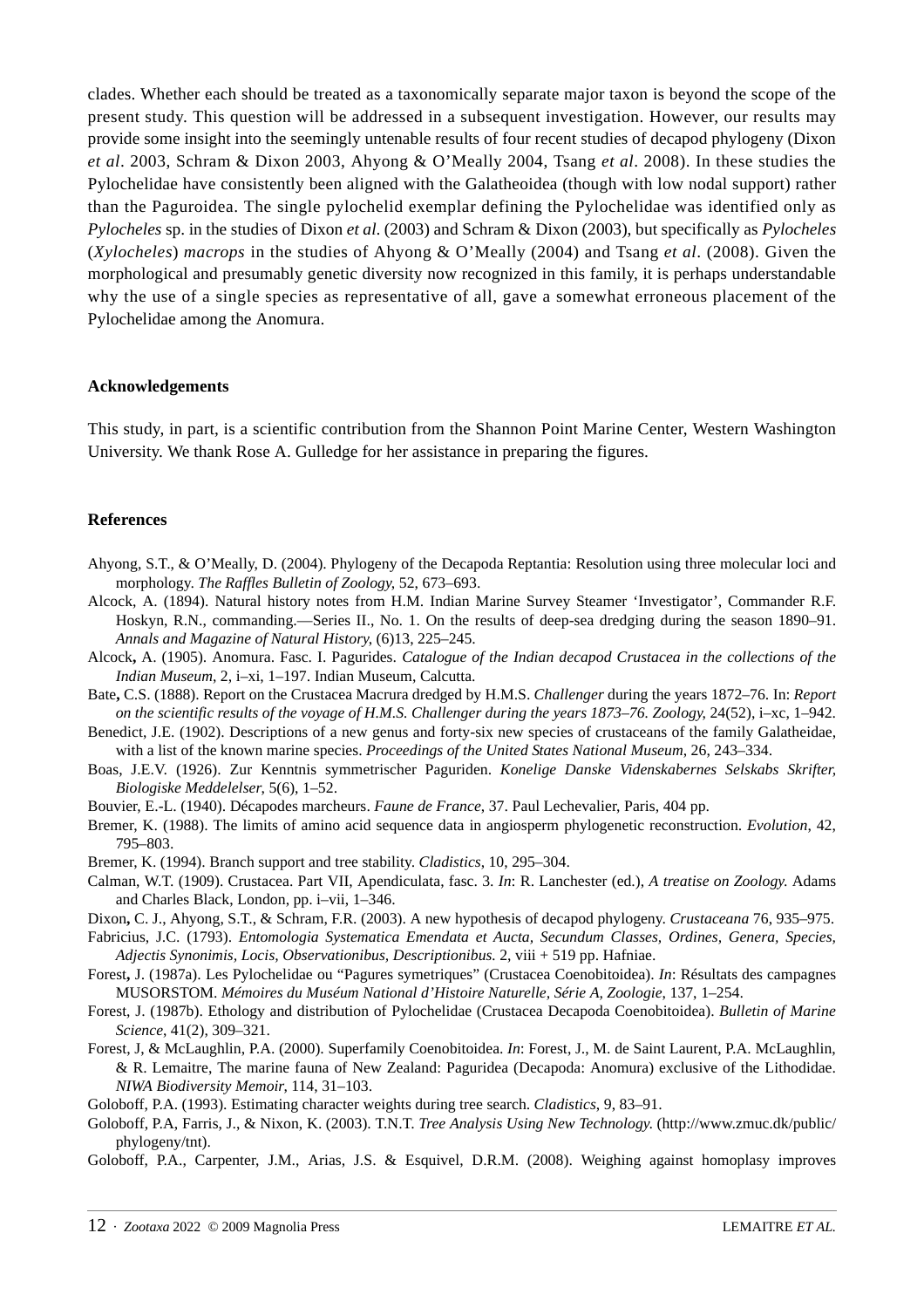phylogenetic analysis of morphological data sets. *Cladistics,* 24, 758–773.

- Henderson, J.R. (1888). Report on the Anomura collected by H.M.S. Challenger during the years 1873–76. *Scientific Results of the Exploratory Voyage of HMS Challenger, (Zoology)* 27, i–xi, 1–221. Her Majesty's Stationary Office, Edinburgh etc.
- Herbst, J.F.W. (1804). *Versuch einer Naturgeschichte der Krabben und Krebse etc. etc.*, 3(4), 1–49. Stralsund, Berlin.
- MacDonald J.D., Pike, R.B. & Williamson, D.I. (1957). Larvae of the British species of *Diogenes*, *Pagurus*, *Anapagurus* and *Lithodes* (Crustacea, Decapoda). *Proceedings of the Zoological Society of London*, 128, 209–257.
- Maddison**,** W.P. (1993). Missing data versus missing characters in phylogenetic analysis. *Systematic Biology*, 42(4), 576–581.
- Maddison**,** W.P. & Maddison, D.R. (1992). MacClade, version 3. *Analysis of phylogeny and character evolution*. Sinauer Associates, Inc., Sunderland, MA.
- Martin, J.W. & Abele, L.G. (1986). Phylogenetic relationships of the genus *Aegla* (Decapoda: Anomura: Aeglidae), with comments on anomuran phylogeny. *Journal of Crustacean Biology*, 6(3), 576–616.
- McLaughlin, P.A. (1983). Hermit crabs—Are they really polyphyletic? *Journal of Crustacean Biology*, 3, 608–621.
- McLaughlin, P.A. (2003). Illustrated keys to families and genera of the superfamily Paguroidea (Crustacea: Decapoda: Anomura), with diagnoses of genera of Paguridae. *Memoirs of Museum Victoria*, 60(1), 111–144.
- McLaughlin, P.A. (2008). A new species of the hermit crab genus C*ancellus* (Decapoda: Anomura: Paguroidea: Diogenidae) from the PANGLAO Expeditions to the Philippine Islands. *Raffles Bulletin of Zoology*, Supplement 19, 83-90.
- McLaughlin, P.A. & Lemaitre, R. (1997). Carcinization fact or fiction? I. Evidence from adult morphology. *Contributions to Zoology*, 67(2), 79–123.
- McLaughlin, P.A. & Lemaitre, R. (2008). Larvae of two species of *Trizocheles* (Decapoda: Anomura: Paguroidea: Trizochelinae), description of the adult of one, and preliminary implications of development on pylochelid phylogeny. *Zootaxa*, 1911, 52–68.
- McLaughlin, P.A., Lemaitre, R., & Sorhannus, U. (2007). Hermit crab phylogeny: A reappraisal and its "fall-out". *Journal of Crustacean Biology*, 27(1), 97–115.
- Miers, E.J. (1879). On a collection of Crustacea made by Capt. H.C. St. John, R.N., in the Corean and Japanese Seas. Part I. Podophthalmia. With an appendix by Capt. H.C. St. John. *Proceedings of the Zoological Society of London for the year 1879*, 18–61.
- Milne-Edwards, A. (1880). Report on the results of dredging, under the supervision of Alexander Agassiz, in the Gulf of Mexico, and in the Caribbean Sea, 1877, 78, 79, by the United States Coast Survey steamer "Blake", Lieut.- Commander C.D. Sigsbee, U.S.N., and Commander J.R. Bartlett, U.S.N., commanding. VIII. Études préliminaires sur les Crustacés. *Bulletin of the Museum of Comparative Zoology, Harvard College*, 8(1), 1–68.
- Milne-Edwards, A. & Bouvier. E.-L. (1893). Reports on the results of dredging under the supervision of Alexander Agassiz, in the Gulf of Mexico (1877-78), in the Caribbean Sea (1878–79), and along the Atlantic coast of the United States (1880), by the U.S. Coast Survey Steamer "*Blake*", Lieut.-Com. S.D. Sigsbee, U.S.N., and Commander J.R. Bartlett, U.S.N., Commanding. 33. Description des Crustacés de la famille des Paguriens recueillis pendant l'Expédition. *Memoirs of the Museum of Comparative Zoology, Harvard College*, 14 (3), 1–172.
- Milne-Edwards, A. & Bouvier. E.-L. (1894). Considérations générales sur la famille des Galathéidés. *Annales des Sciences Naturalles, Zoologie et Paléontologie*, 16, 191–327.
- Miyake, S. (1978). *The crustacean Anomura of Sagami Bay*: 1–200 (English), 1–161 (Japanese). Biological Laboratory, Imperial Household, Tokyo.
- Ortmann**,** A. (1892). Die Decapoden-Krebse des Strassburger Museum, mit besonderer Berücksichtigung der von Herrn Dr. Doederlein bei Japan und bei den Liu-Kiu-Inseln gesammelten und zur Zeit im Strassburger Museum aufbewahrten Formen. IV. Die Abtheilungen Galatheidea und Paguridea. *Zoologishen Jahrbüchern. Abtheilung für Systematik, Geographie und Biologie der Thiere*, 6, 241–326.
- Page, R.D.M. (1996). TreeMap. Software available from author.
- Pike, R.B. (1947). *Galathea*. *Liverpool Marine Biology Committee Memoirs*, 34, i–viii, 1–138.
- Pilgrim, R.L.C. (1973). Axial skeleton and musculature in the thorax of the hermit crab, *Pagurus bernhardus* [Anomura: Paguridae]. *Journal of the Marine Biological Association of the United Kingdom*, 53, 363–396.
- Poore, G.C.B. (1994). A phylogeny of the families of Thalassinidea (Crustacea: Decapoda) with keys to families and genera. *Memoirs of the Museum of Victoria*, 54, 79–120.
- Porter, M.L., Pérez-Losada, M. & Crandall, K.A. (2005). Model-based multi-locus estimation of decapod phylogeny and divergence times. *Molecular Phylogenetics and Evolution*, 37, 355–369.
- Powar, C.B. (1969). Musculature of the eyestalk in Crustacea. *Acta Zoologica*, 50, 127–141.
- Richter, S. & Scholtz, G. (1994). Morphological evidence for a hermit crab ancestry of lithodids (Crustacea, Decapoda, Anomala, Paguroidea). *Zoologischer Anziger*, 223(5/6), 187–219.
- Sandberg, L. & McLaughlin, P.A. (1998). Paguridea. *Marine Invertebrates of Scandinavia*, 10, 1–113.

Scholtz, G. & Richter, S. (1995). Phylogenetic systematics of the reptantian Decapoda (Crustacea, Malacostraca).